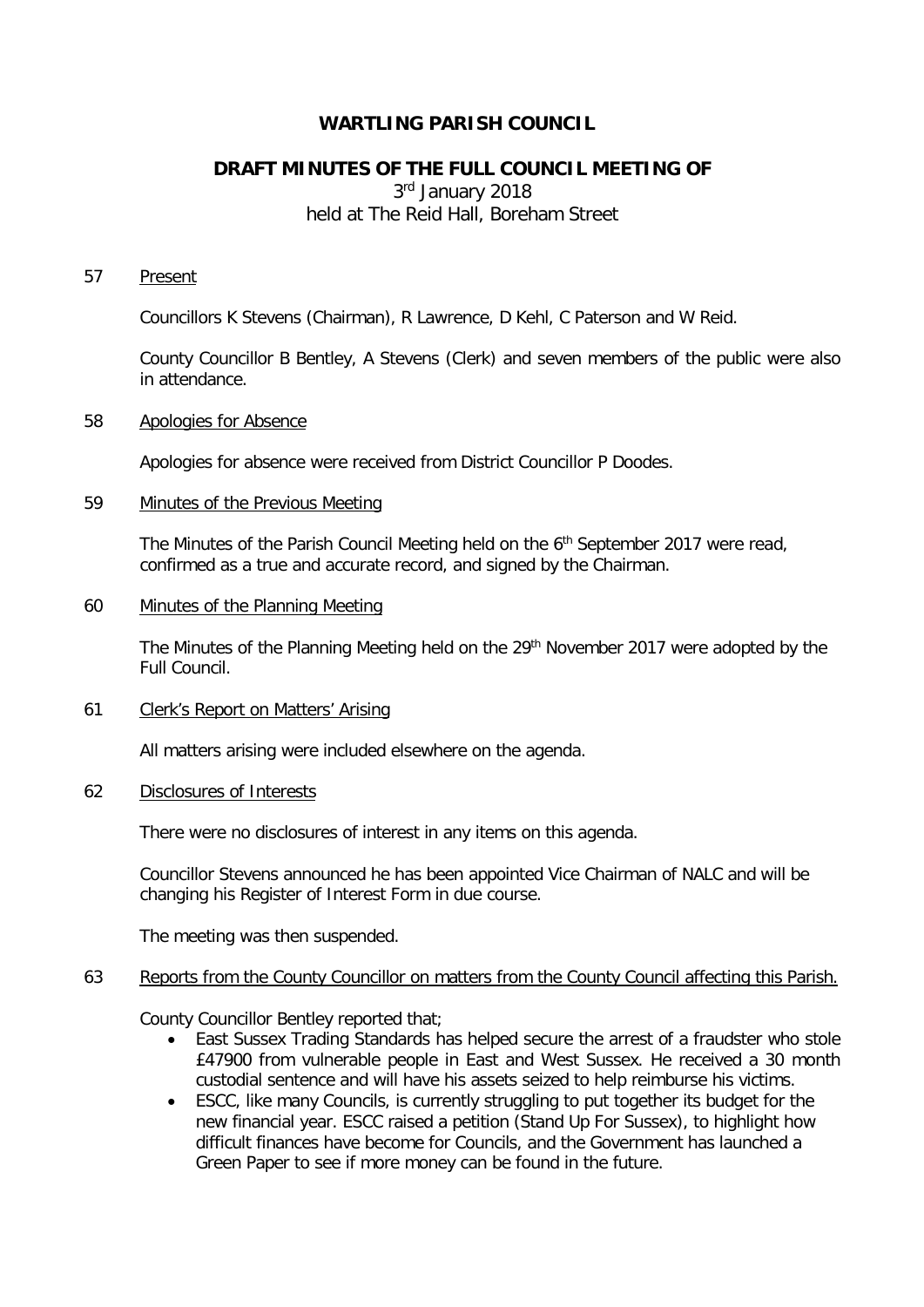Councillor Stevens added that he regularly meets all Partners through the East Sussex Association of Local Councils and they are all struggling with what they must do with what they'd like to do.

64 Report from the District Councillor on matters from the County Council affecting this Parish.

There was no report from the District Councillor on this occasion.

65 Questions from Members of the Public

There were no questions from the public on this occasion.

The meeting was then re-opened.

## 66 Reports

a) Planning – The Planning Committee met in November and commented on the following applications;

WD/2017/1250/F - Foxes Barn (Avery's Barn), Wood Lane, Wartling BN27 1GA – Replacement of existing barn previously approved for conversion under WD/2015/2486/F with new dwelling and double garage - Councillors are pleased to note that the applicants have addressed the various issues raised by them at their Planning Meeting on the 26<sup>th</sup> July and have no objections to this application.

 WD/2017/2282/F - Garage at High View, Boreham Street - Replacement garage. Councillors discussed this at length and unanimously objected to the application. If the garage was to be replaced, although the accuracy of the photos of it were questioned, Councillors would wish the replacement to be of a similar size and height. The proposed structure is far too high and the visual impact would be out of character with the surrounding properties in this conservation area.

 WD/2017/1982/F - Starr Garage, Boreham Hill, Boreham Street - Proposed four new garages to the existing scheme provided under WD/2016/2990/RM - Councillors have no objections to this application. This application has since been approved by Wealden District Council.

 WD/2017/2388/F - Tyler Barn, Wartling Road Demolition of existing Barn and Erection of a single three bedroom dwelling with detached car port - Councillors unanimously objected to this application. Whilst the majority may have approved the incorporation of the previous pottery/jewellery making studio into the new dwelling as an exercise pool they strongly object to the contemporary design of the property including the acrylic render which is wholly out of character with the surrounding listed buildings and which spoils the visual impact of the landscape especially given that the location is only just outside the Conservation Area and visible from the local footpath. Councillors are happy to support the District Council's flexible approach to dwellings such as this as they demonstrated by their approval to the previous application for this site but feel that the design of this application is stretching that flexibility too far. They also object to some of the terminology in the application which attempts to suggest that prior approval for some elements of the applications have been given in pre-application advice. This application has since been withdrawn.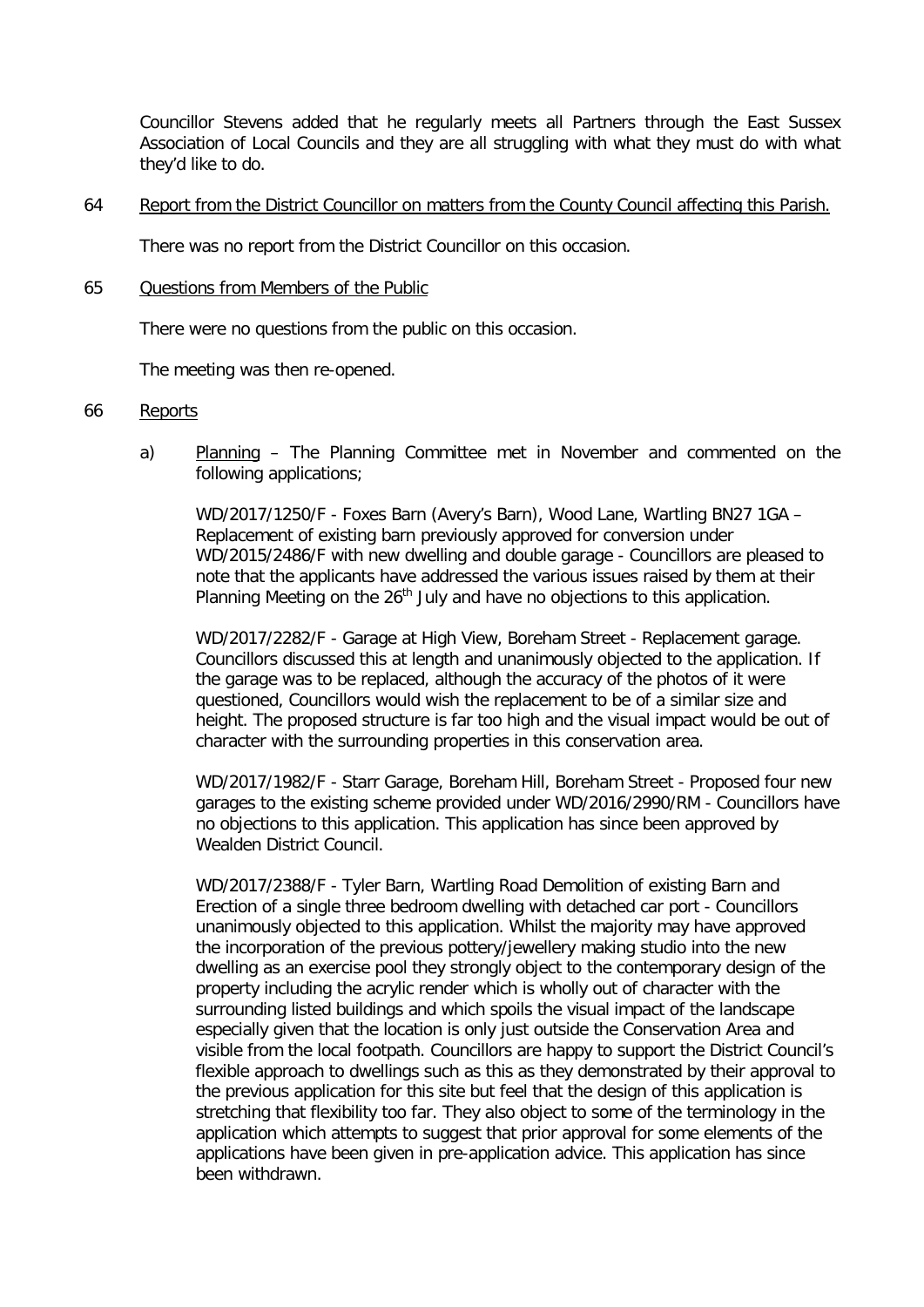WD/2017/2609/F - Reid's Cottage, Wartling Road - Proposed single storey side extension. Cllrs. Stevens, Lawrence, Paterson and Reid were surprised that this application was necessary as they thought it would fall within Permitted Development however they had no objections to this application.

## b) Environment North

There was nothing new to report on this occasion.

# c) Footpaths

ESCC has been asked to cut back the footpath that runs beside Little Coopers and Tyler Barn because it is impassable. Councillor Paterson will check to see if the work has been carried out yet.

# d) Environment South

There was nothing new to report on this occasion.

## e) Highways

Councillor Kehl said she was impressed at how quickly ESCC repaired a pothole she reported. Councillor Lawrence said he will be reporting another at Wartling Hill.

f) Police

The New Year Hunt took place. The Police watched from a discreet distance and there was no trouble.

## g) Communication

Councillor Lawrence said some areas in the Parish are still not receiving broadband. He will speak to Katy Thomas at the County Council and find out what plans they have to change this.

## h) Speedwatch

Councillor Lawrence thanked the Speedwatch Team who carried out 15 sessions in 2017. They reported 82 vehicles, 71 owners were sent letters and the Road Police Unit intervened in one case.

Since its formation the Team has carried out 64 sessions and reported 324 vehicles.

The Community Speedwatch website has won an International Award.

More volunteers are needed if the Team is to continue. Anyone interested is asked to contact Councillor Lawrence.

i) Trees

There was nothing to report on this occasion.